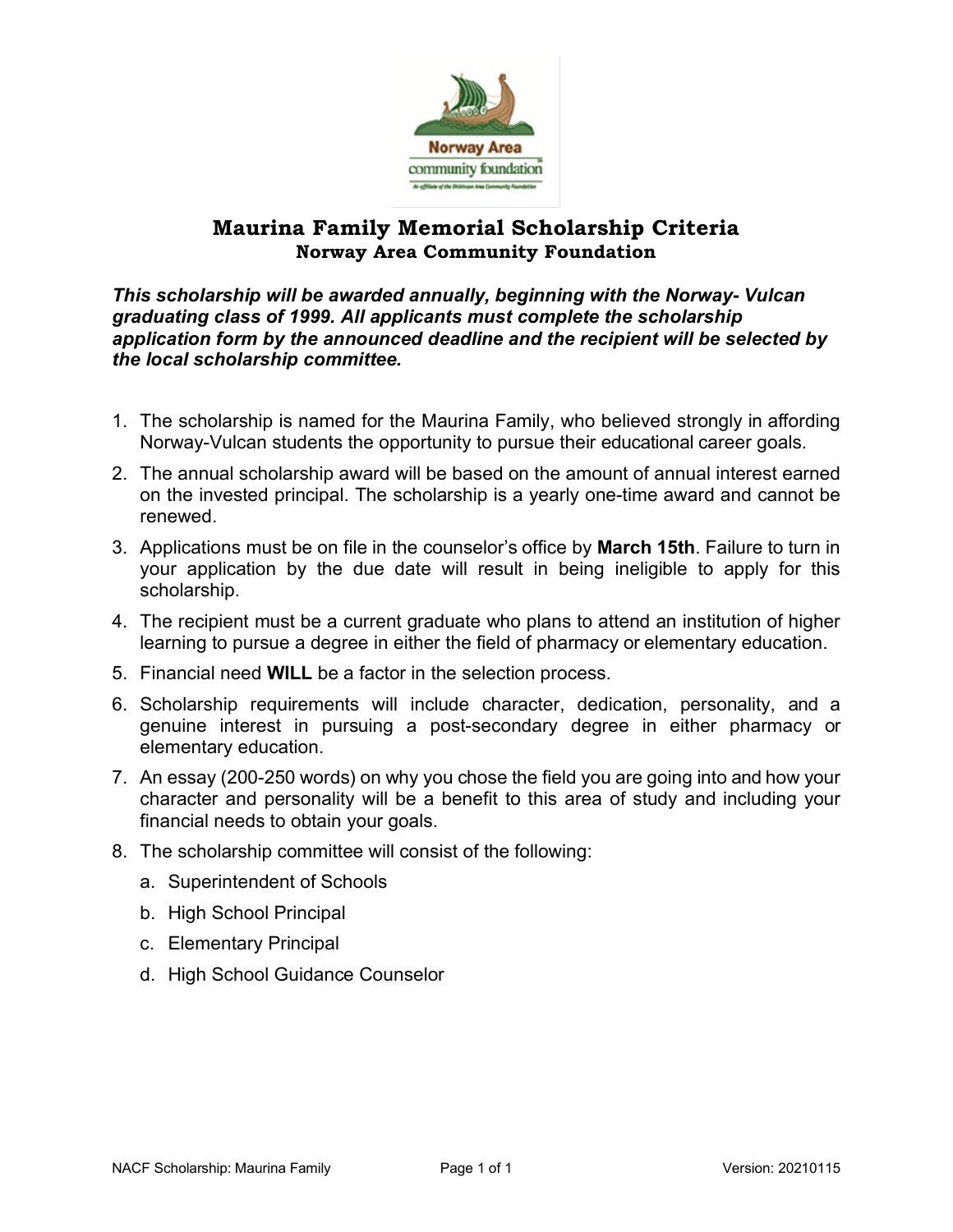

# *Maurina Family Scholarship* **Dickinson Area Community Foundation Completed applications must be submitted by March 15th**

| Date                                                     |  |                                         |  |
|----------------------------------------------------------|--|-----------------------------------------|--|
| <b>Full Name</b>                                         |  |                                         |  |
| <b>Street Address</b>                                    |  |                                         |  |
| <b>City ST ZIP Code</b>                                  |  |                                         |  |
| Home & Cell Phone                                        |  |                                         |  |
| <b>E-Mail (Required)</b>                                 |  |                                         |  |
| <b>High School Attended</b>                              |  |                                         |  |
| <b>GPA</b>                                               |  |                                         |  |
| <b>Class Rank</b>                                        |  | <b>ACT Score:</b>                       |  |
| Honors received in high school:                          |  |                                         |  |
| Did you work during the school year? No                  |  | If yes, how many hours/week?            |  |
|                                                          |  |                                         |  |
| <b>Weekly earnings:</b>                                  |  | Do you have any savings for college? No |  |
| Approximate amount of savings:                           |  |                                         |  |
| Name of person(s) dependent upon your earnings (if any)? |  |                                         |  |
|                                                          |  |                                         |  |
| Will you work while attending college? No                |  |                                         |  |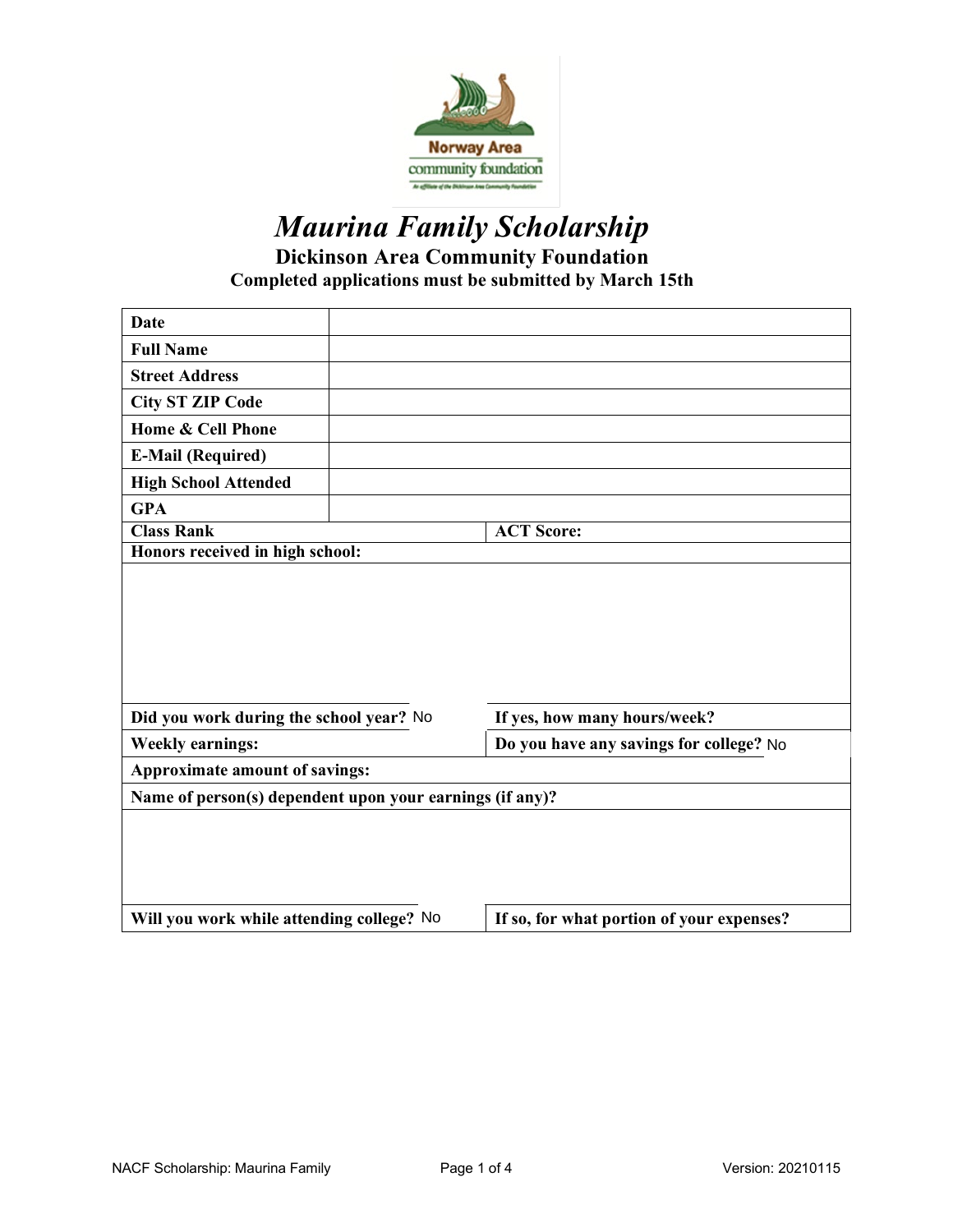

|                                                                                                                                                                                                                                                            | How much do you estimate it will cost you to go to the college of your choice for one year?                                                                                                                                                                                                                                |  |  |
|------------------------------------------------------------------------------------------------------------------------------------------------------------------------------------------------------------------------------------------------------------|----------------------------------------------------------------------------------------------------------------------------------------------------------------------------------------------------------------------------------------------------------------------------------------------------------------------------|--|--|
| <b>Tuition &amp; Fees</b>                                                                                                                                                                                                                                  | \$                                                                                                                                                                                                                                                                                                                         |  |  |
| Room & Board                                                                                                                                                                                                                                               | \$                                                                                                                                                                                                                                                                                                                         |  |  |
| <b>Books &amp; Supplies</b>                                                                                                                                                                                                                                | \$                                                                                                                                                                                                                                                                                                                         |  |  |
| <b>Miscellaneous</b>                                                                                                                                                                                                                                       | \$                                                                                                                                                                                                                                                                                                                         |  |  |
| <b>Total:</b>                                                                                                                                                                                                                                              | 0.00<br>$\mathbf S$                                                                                                                                                                                                                                                                                                        |  |  |
| Will you attend college if you do not receive a scholarship?                                                                                                                                                                                               |                                                                                                                                                                                                                                                                                                                            |  |  |
| Please include the following with the application:                                                                                                                                                                                                         |                                                                                                                                                                                                                                                                                                                            |  |  |
| 1. An essay (200-250 words) on why you chose the field you are going into and how your<br>character and personality will be a benefit to this area of study, and including your<br>financial needs to obtain your goals.<br>High school transcripts<br>2.  |                                                                                                                                                                                                                                                                                                                            |  |  |
| <b>Application Deadline</b>                                                                                                                                                                                                                                |                                                                                                                                                                                                                                                                                                                            |  |  |
| All applications need to be submitted to the guidance counselor's office by March 15 <sup>th</sup> .                                                                                                                                                       |                                                                                                                                                                                                                                                                                                                            |  |  |
| <b>Agreement and Signature</b>                                                                                                                                                                                                                             |                                                                                                                                                                                                                                                                                                                            |  |  |
| By submitting this application, I affirm that the facts set forth in it are true and complete. I understand<br>any false statements, omissions, or other misrepresentations made by me on this application may result<br>in rejection of this application. |                                                                                                                                                                                                                                                                                                                            |  |  |
| Name (printed)                                                                                                                                                                                                                                             |                                                                                                                                                                                                                                                                                                                            |  |  |
| Signature                                                                                                                                                                                                                                                  |                                                                                                                                                                                                                                                                                                                            |  |  |
| Date                                                                                                                                                                                                                                                       |                                                                                                                                                                                                                                                                                                                            |  |  |
| <b>Parent Application Form</b>                                                                                                                                                                                                                             |                                                                                                                                                                                                                                                                                                                            |  |  |
| Name of parent or guardian completing this<br>form:                                                                                                                                                                                                        |                                                                                                                                                                                                                                                                                                                            |  |  |
| Home address:                                                                                                                                                                                                                                              |                                                                                                                                                                                                                                                                                                                            |  |  |
| Phone:                                                                                                                                                                                                                                                     |                                                                                                                                                                                                                                                                                                                            |  |  |
|                                                                                                                                                                                                                                                            | The purpose of supplying us with the following information is to determine if the applicant comes from<br>a family of modest means. With the information you supply the Maurina scholarship committee will<br>determine if the applicant is qualifies. It will, therefore be necessary to obtain confidential information. |  |  |

Your answers to the following questions will be treated strictly confidential.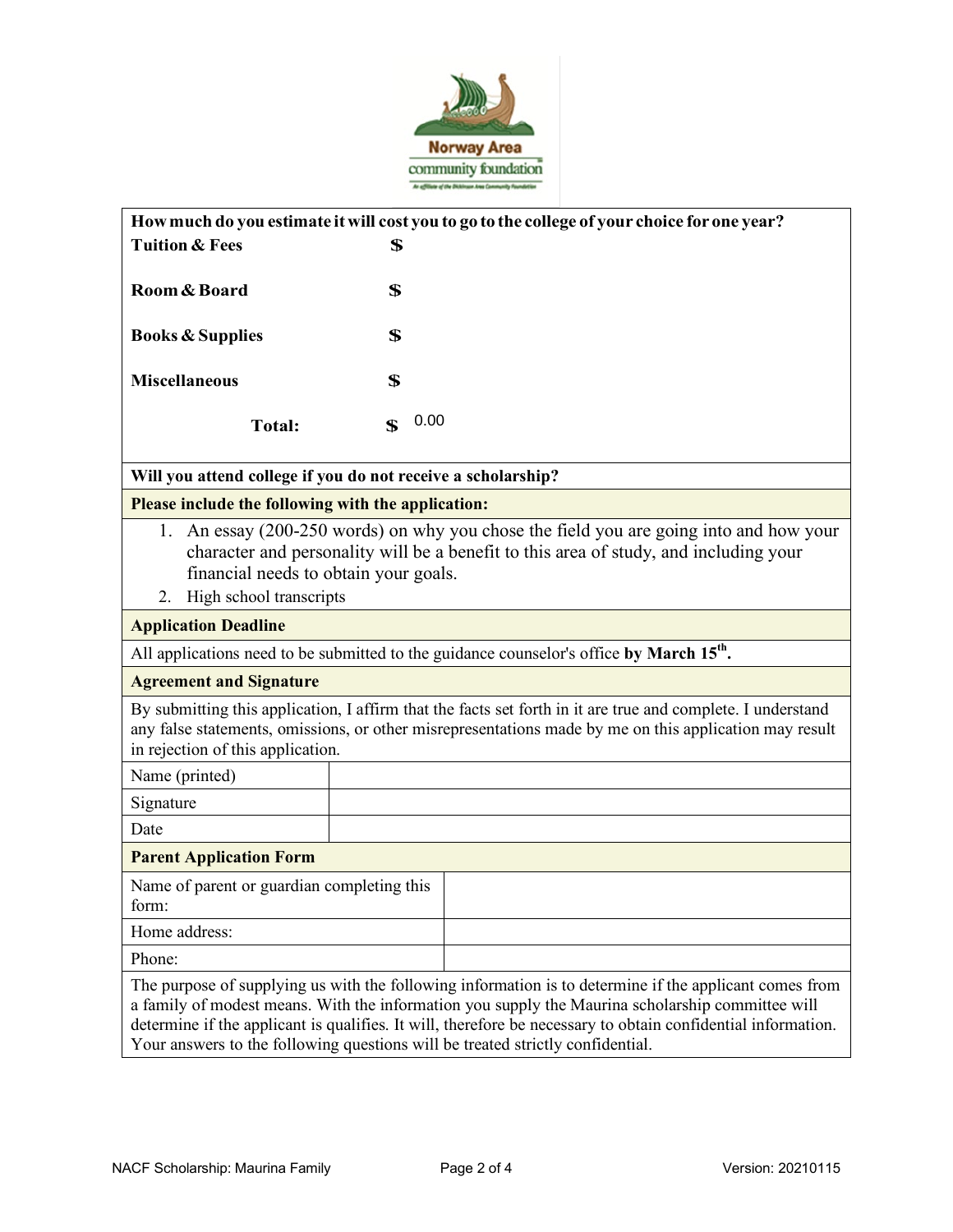

### **What was the household total income for the year 20 ? \$ Parent #1 Parent #2**

**What was the source of the income?**

**What was the general distribution of your income for 20 ?**

**Do you have any dependents other than your own family or other extenuating circumstances that should be considered? If yes, please explain:**

**Do you have a 529 Plan or college fund set up in your name through a relative?**

**Are there savings, insurance policies or annuities intended for the college education of the applicant?**

**Note here any statements you may wish to make which assist the scholarship selection committee in consideration of the applicant:**

#### **Agreement & Signature:**

I affirm that the statements above are true and complete. I understand any false statements, omissions, or other misrepresentations made by me on this application may result in rejection of this application.

Signature of parent or guardian:

Date: